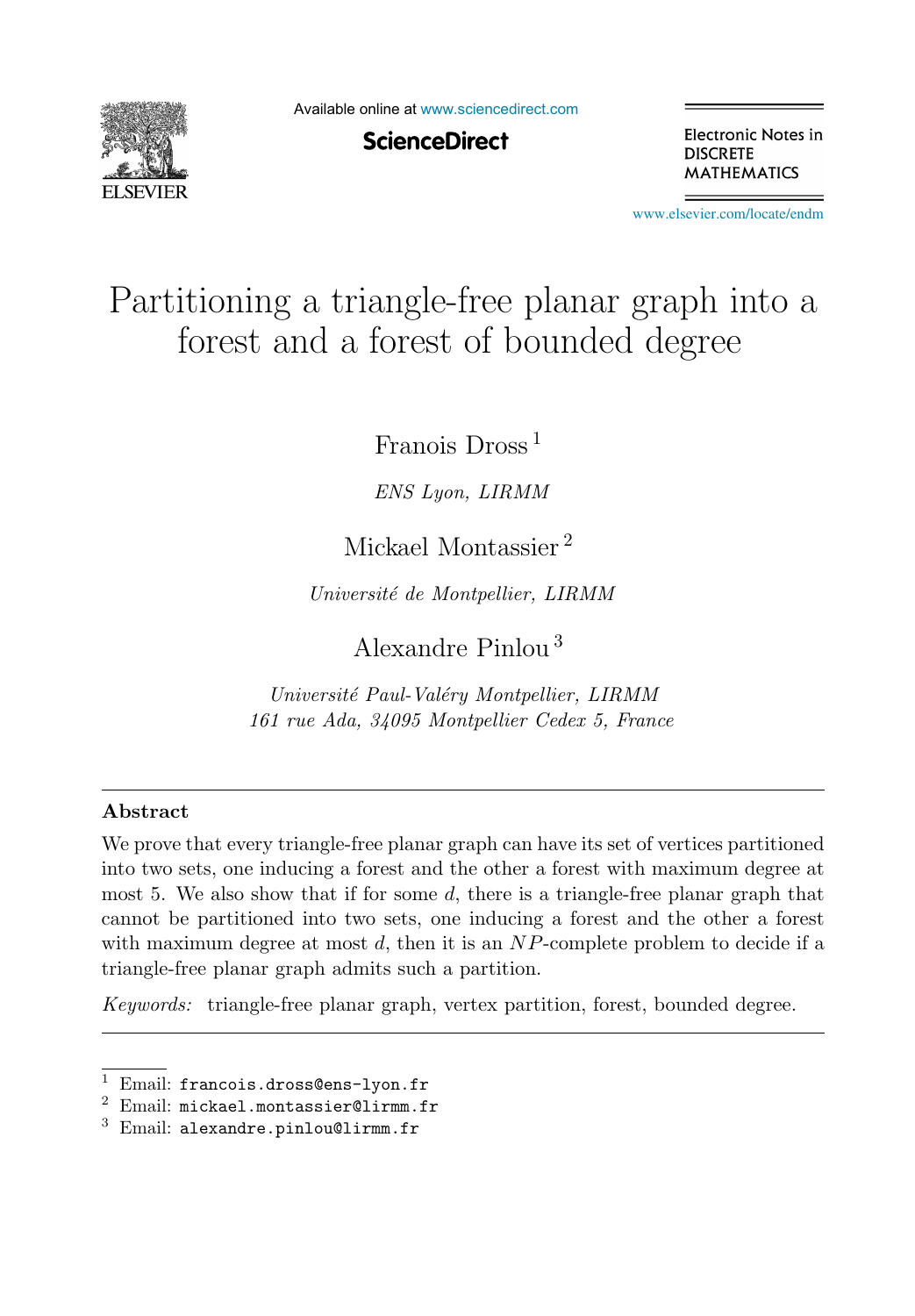## **1 Introduction**

We only consider finite simple graphs, without loops nor multi-edges. Our planar graphs are supposed to be embedded in the plane. We say that a graph G can be partitioned into k subgraphs  $H_1, H_2, ..., H_k$  if its set of vertices can be partitioned into k subsets  $V_1$ , ...,  $V_k$  such that  $V_i$  induces  $H_i$ in G for all i. A j-degenerate graph is a graph G such that all subgraph H of G has a vertex of degree at most j. A *forest* is an acyclic graph, that is a 1-degenerate graph. Empty graphs are exactly 0-degenerate graphs.

The Four Color Theorem [1,2] states that every planar graph admits a proper 4-coloring, i.e. every planar graph can be partitioned into four empty graphs. Borodin [3] proved that every planar graph admits an acyclic coloring with at most five colors. This implies that every planar graph can be partitioned into an empty graph and two forests. Poh [7] proved that every planar graph can be partitioned into three forests with maximum degree at most 2. Thomassen proved that a planar graph can be partitioned into a forest and a 2-degenerate graph [9], and into an empty graph and a 3-degenerate graph [10]. However, there are planar graphs that cannot be partitioned into two forests [6]. Borodin and Glebov [4] proved that planar graphs of girth at least 5 (that is planar graphs with no triangles nor cycles of length 4) can be partitioned into an empty graph and a forest.

Let us consider the problem of partitioning a planar graph into two sets such that each set avoids a given graph  $H$  as a subgraph. Broersma et al. [5] proved that for any given graph  $H$ , the problem is NP-complete if  $H$  is a tree with at least two edges, and polynomial time solvable otherwise.

We focus on triangle-free planar graphs. Raspaud and Wang [8] proved that every planar graph with no triangles at distance at most 2 (and thus in particular every triangle-free planar graph) can be partitioned into two forests. However, it is not known whether every triangle-free planar graph can be partitioned into an empty graph and a forest. We consider the following questions:

**Question 1.1** Can every triangle-free planar graph be partitioned into an empty graph and a forest?

**Question 1.2** What is the lowest d such that every triangle-free planar graph can be partitioned into a forest and a forest with maximum degree at most d?

Proving  $d = 0$  in Question 1.2 would prove Question 1.1. Let  $\mathcal F$  be the set of the forests, and  $\mathcal{F}_d$  be the set of the forests with maximum degree at most d. A  $(\mathcal{F}, \mathcal{F}_d)$ -partition of G is a vertex-patition  $(F, D)$  such that  $G[F] \in \mathcal{F}$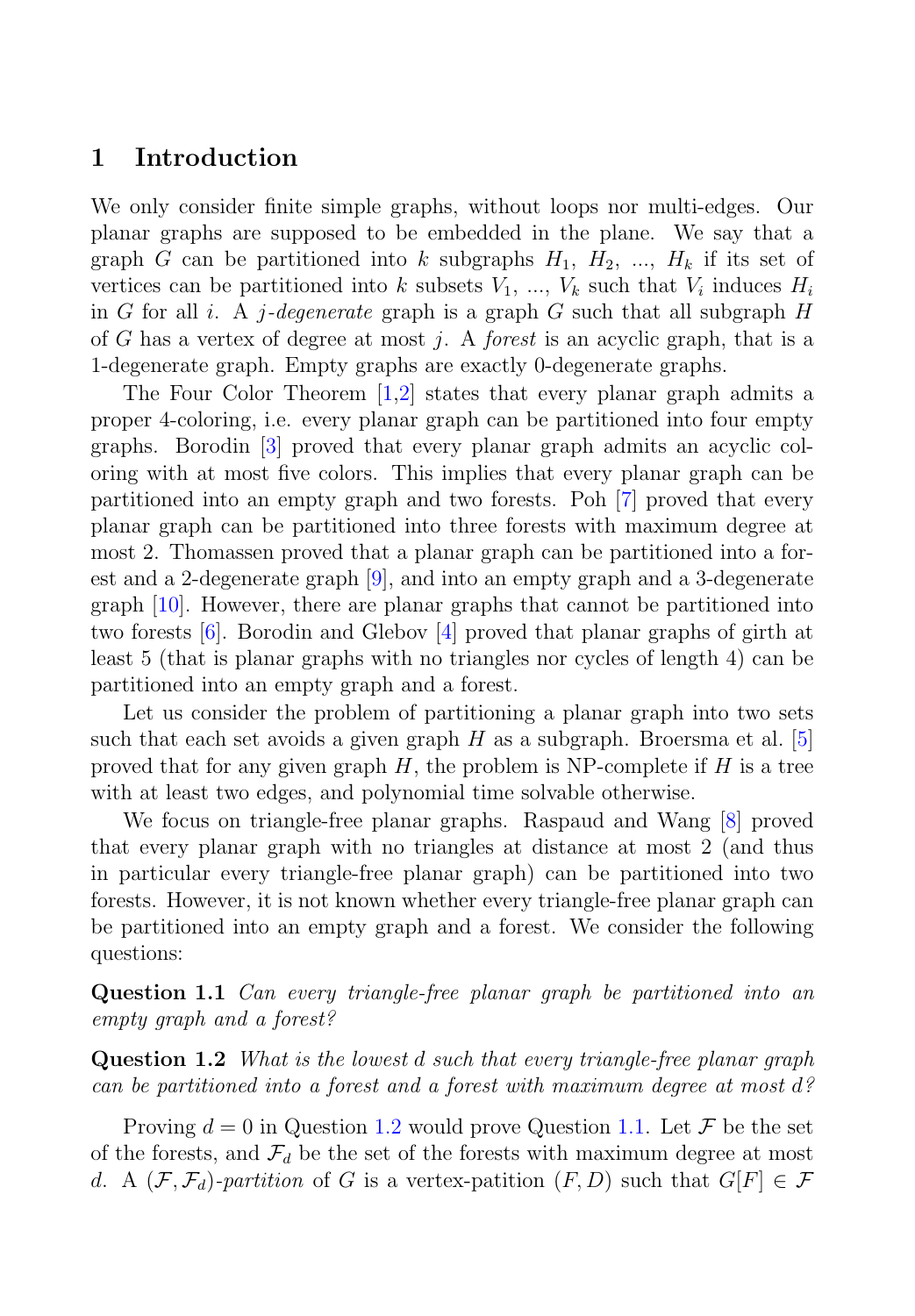and  $G[D] \in \mathcal{F}_d$ .

Our main result is:

**Theorem 1.3** For any triangle-free planar graph G, the vertex set of G can be partitioned in two sets  $F$  and  $D$  such that  $F$  induces a forest and  $D$  induces a forest with maximum degree at most 5.

In other words, every triangle-free planar graph admits a  $(\mathcal{F}, \mathcal{F}_5)$ -partition, so  $d \leq 5$  in Question 1.2. Our proof uses the discharging method. It is constructive and immediately yields an algorithm for finding a  $(\mathcal{F}, \mathcal{F}_5)$ -partition of a triangle-free planar graph in quadratic time. Since not every triangle-free planar graph can be partitioned into two graphs of bounded degree, our result is tight in some sense.

We also showed that if for some  $d$ , there exists a triangle-free planar graph that does not admit a  $(\mathcal{F}, \mathcal{F}_d)$ -partition, then deciding if a triangle-free planar graph admits such a partition is NP-complete. That is, if the answer to Question 1.2 is some  $k > 0$ , then for all  $d < k$ , deciding if a triangle-free planar graph admits a  $(\mathcal{F}, \mathcal{F}_d)$ -partition is NP-complete. We proved this by reduction to PLANAR 3-SAT.

## **2 Sketch of the proof**

Let  $G$  be a planar graph.

We call a vertex of degree k, at least k, and at most k, a k-vertex, a  $k^+$ *vertex*, and a  $k^-$ -vertex respectively, and by extension, for any fixed vertex v, we call a neighbor of v of degree k, at least k, and at most k, a k-neighbor, a  $k^+$ -neighbor, and a  $k^-$ -neighbor of v respectively. We call a face of length  $\ell$ , at least  $\ell$ , and at most  $\ell$  a  $\ell$ -face, a  $\ell^+$ -face, and a  $\ell^-$ -face respectively. We say that a vertex of G is big if it is a  $8^+$ -vertex and small otherwise. By extension, a big neighbor of a vertex v is a  $8^+$ -neighbor of v and a small neighbor of v is a 7−-neighbor of v. Two neighbors u and w of a vertex v are consecutive if uvw forms a path on the boundary of a face.

We prove Theorem 1.3 by contradiction. Let  $G = (V, E)$  be a counterexample to Theorem 1.3 of minimum order.

Graph G is connected, otherwise at least one of its connected components would be a counter-example to Theorem 1.3, contradicting the minimality of G.

Let us state a series of lemmas on the structure of  $G$ , that correspond to forbidden configurations in G.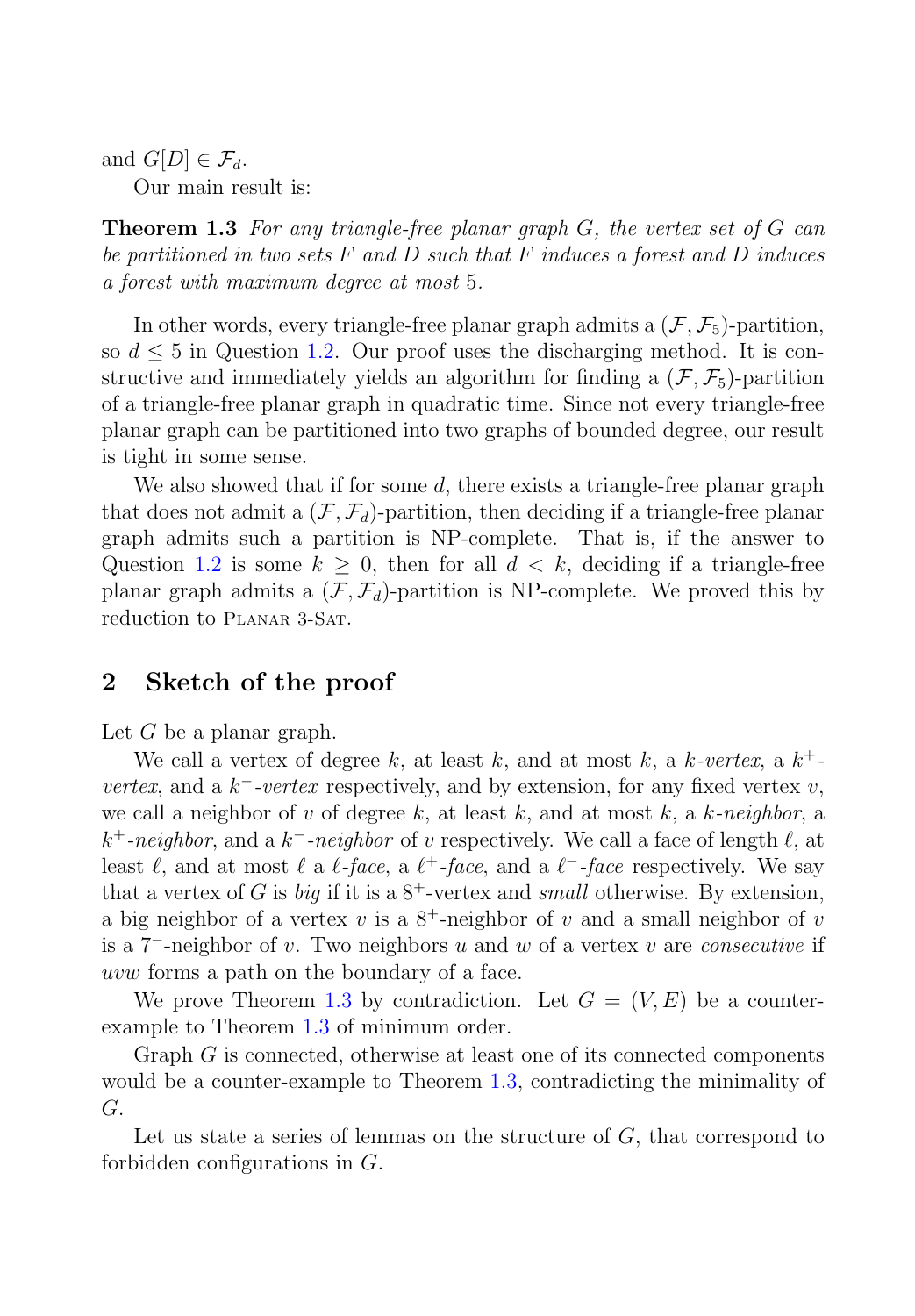

Fig. 1. The forbidden configurations of Lemma 2.4 and Lemma 2.5. The big vertices are represented with big circles, and the small vertices with small circles. The filled circles represent vertices whose incident edges are all represented.



Fig. 2. Configuration 2.6 and the forbidden configuration of Lemma 2.7.

**Lemma 2.1** There are no 2−-vertices in G.

**Lemma 2.2** Every 3-vertex in G has at least one big neighbor.

**Lemma 2.3** Every 4-vertex or 5-vertex in G has at least one  $4^+$ -neighbor.

**Lemma 2.4** The following configuration does not occur in G: two adjacent 3-vertices  $v_0$  and  $v_1$  such that for  $i \in \{0,1\}$ ,  $v_i$  has a big neighbor  $b_i$  and a small neighbor  $s_i$ , and such that  $v_0v_1s_1b_0$  bounds a 4-face of G. (See Figure 1, left.)

**Lemma 2.5** The following configuration does not occur in  $G: a$  3-vertex  $v_0$ adjacent to a 4-vertex  $v_1$  such that  $v_0$  has a big neighbor b and a small neighbor  $s_0$ , and  $v_1$  has three other small neighbors  $s_1$ ,  $w_0$ , and  $w_1$  such that  $v_0v_1s_1b$ bounds a 4-face of  $G$  and  $s_1$  has degree 3. (See Figure 1, right.)

We define a specific configuration: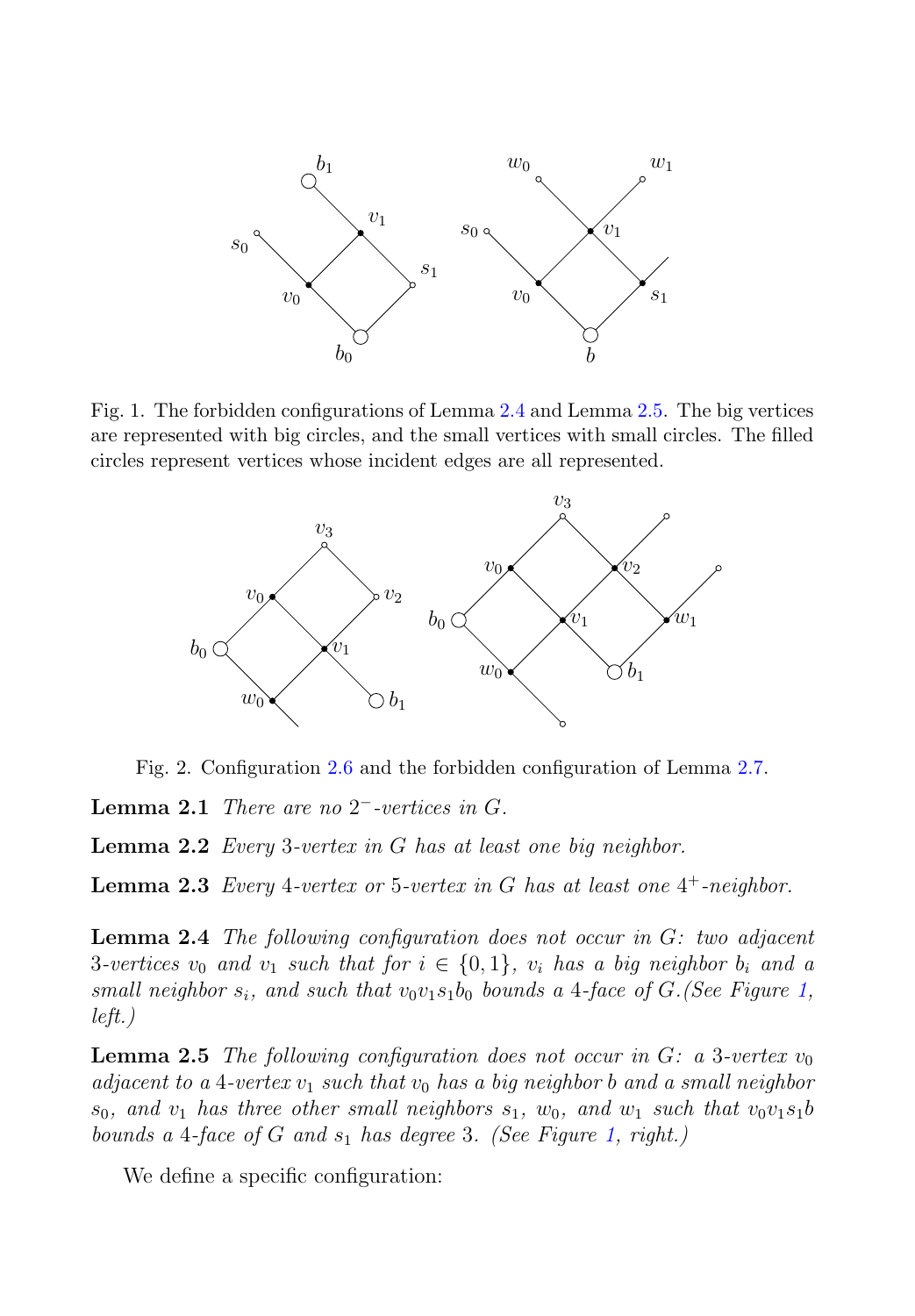**Configuration 2.6** Two 4-faces  $b_0v_0v_1w_0$  and  $v_0v_1v_2v_3$ , such that  $b_0$  is a big vertex,  $v_0$  and  $w_0$  are 3-vertices,  $v_1$  is a 4-vertex,  $v_2$  and  $v_3$  are small vertices, and the fourth neighbor of  $v_1$ , say  $b_1$ , is a big vertex. (See Figure 2, left.)

**Lemma 2.7** The following configuration is forbidden: Configuration 2.6 with the added condition that there is a 4-face  $b_1v_1v_2w_1$  with  $w_1$  a 3-vertex,  $v_2$  a 4-vertex, and the fourth neighbor of  $v_2$ , the third neighbor of  $w_1$ , and the third neighbor of  $w_0$  are small vertices. (See Figure 2, right.)

We now apply a discharging procedure: first, for all  $j \geq 0$ , every j-vertex v has a charge equal to  $c(v) = j - 4$ , and every j-face f has a charge equal to  $c(f) = j - 4$ . Observe that, since G is triangle-free, every face has a nonnegative initial charge, and by Lemma 2.1, the vertices that have negative initial charges are exactly the 3-vertices of  $G$ , and they have an initial charge of  $-1$ . By Euler's formula, we have  $\sum_{x \in V(G) \cup F(G)} c(x) = -8$ . Here is our discharging procedure:

#### **Discharging procedure:**

- Step 1: Every big vertex gives  $\frac{1}{2}$  to each of its small neighbors. Furthermore, for every 4-face  $uvwx$  where u and v are big, and w and x are small, v gives  $rac{1}{4}$  to x.
- Step 2: Every 4-vertex v gives  $\frac{1}{4}$  to each of its small neighbors that are consecutive to a big vertex, and  $\frac{1}{2}$  to each of its small neighbors that are consecutive to two big vertices, except when v corresponds to  $v_1$  in Configuration 2.6.

Consider the case where v corresponds to  $v_1$  in Configuration 2.6. We use the notations of Configuration 2.6. If  $w_0$  has two big neighbors, then  $v_1$ gives  $\frac{1}{4}$  to  $v_0$  and  $v_2$ . Otherwise, it gives  $\frac{1}{4}$  to  $w_0$  and  $v_0$ .

Every small  $5^+$ -vertex that has a big neighbor gives  $\frac{1}{4}$  to each of its small neighbors, and an additional  $\frac{1}{4}$  for each small vertex that is consecutive to at least one big vertex. Every small  $5^+$ -vertex that has no big neighbors gives  $\frac{1}{4}$  to each of its 3-neighbors.

- Step 3: For every 4-face  $uvwx$ , with u a big vertex, v a 3-vertex, w a 4vertex and x a small vertex such that x gave charge to w in Step 2, w gives  $rac{1}{4}$  to v.
- Step 4: Every 5<sup>+</sup>-face that has a big vertex in its boundary gives  $\frac{1}{4}$  to each of the small vertices in its boundary. Every  $5^+$ -face that has no big vertices in its boundary gives  $\frac{1}{5}$  to each of the vertices in its boundary.
- Step 5: For every 4-face uvwx, with u a big vertex, v a 3-vertex, w a 4-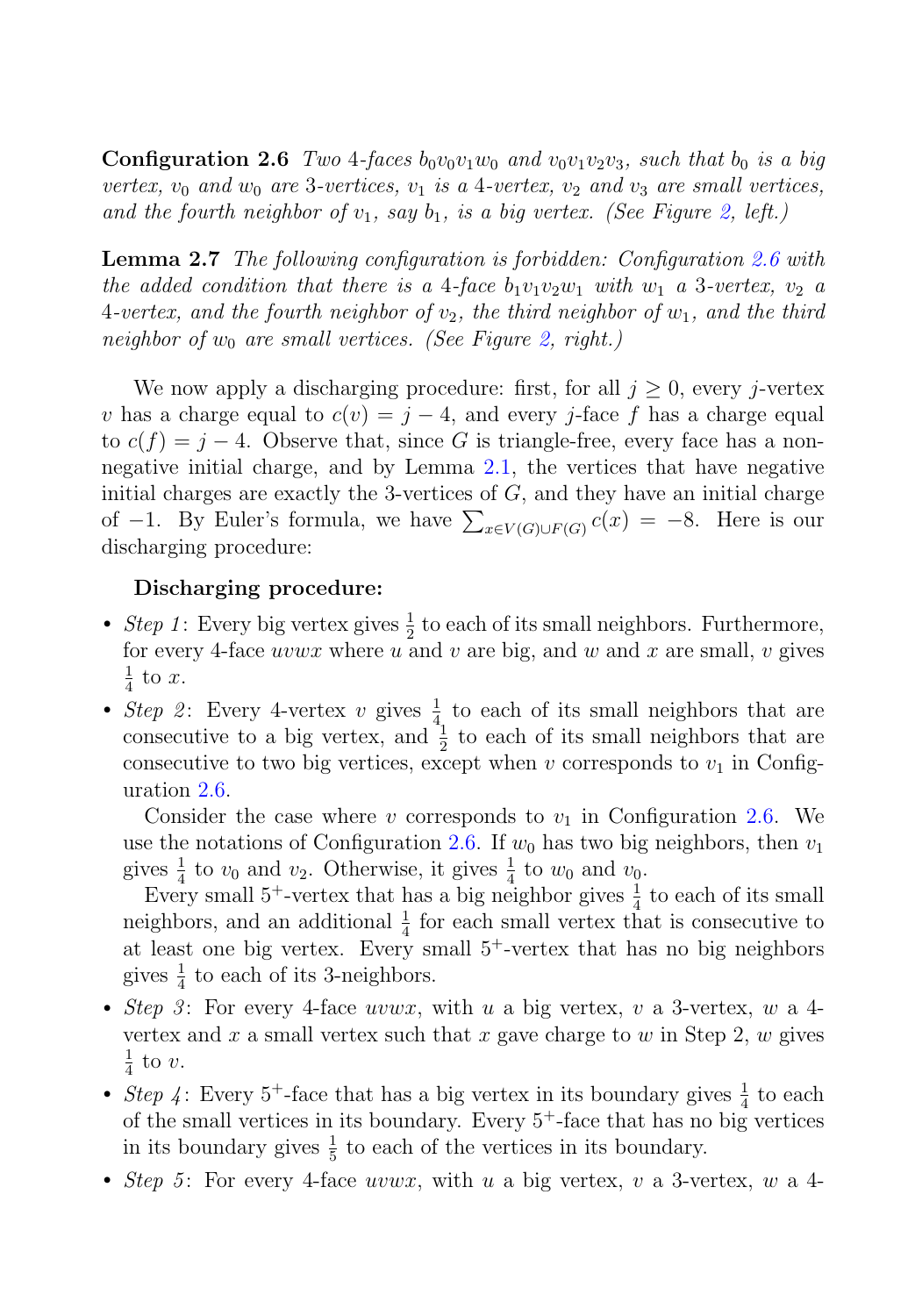vertex and x a 3-vertex such that the other face that has  $vw$  in its boundary is a 5<sup>+</sup>-face, w gives  $\frac{1}{5}$  to v.

Observe that during the procedure, no charges are created and no charges disappear; hence the total charge is kept fixed. For every vertex or face  $x$ , let  $c'(x)$  be the charge at the end of the discharging procedure.

The conclusion arises from the fact that every vertex and every face has a non-negative charge at the end of the procedure. That leads to the following contradiction with Euler's formula:

$$
0 \le \sum_{x \in V(G) \cup F(G)} c'(x) = \sum_{x \in V(G) \cup F(G)} c(x) = -8
$$

## **Acknowledgement**

We are deeply grateful to Pascal Ochem who pointed out that the PLANAR 3-SAT problem would be helpful to prove our complexity result. Moreover, this research was partially supported by ANR EGOS project, under contract ANR-12-JS02-002-01.

#### **References**

- [1] Appel, K. and W. Haken, *Every planar map is four colorable. part 1: Discharging*, Illinois Journal of Mathematics **21** (1977), pp. 429–490.
- [2] Appel, K., W. Haken and J. Koch, *Every planar map is four colorable. part 2: Reducibility*, Illinois Journal of Mathematics **21** (1977), pp. 491–567.
- [3] Borodin, O., *A proof of Grnbaum's conjecture on the acyclic 5-colorability of planar graphs (russian)*, Dokl. Akad. Nauk SSSR **231** (1976), pp. 18–20.
- [4] Borodin, O. and A. Glebov, *On the partition of a planar graph of girth 5 into an empty and an acyclic subgraph (russian)*, Diskretnyi Analiz i Issledovanie Operatsii **8** (2001), pp. 34–53.
- [5] Broersma, H., F. Fomin, J. Kratochvil and G. Woeginger, *Planar graph coloring avoiding monochromatic subgraphs: Trees and paths make it difficult*, Algorithmica **44** (2006), pp. 343–361.
- [6] Chartrand, G. and H. Kronk, *The point-arboricity of planar graphs*, Journal of the London Mathematical Society **1** (1969), pp. 612–616.